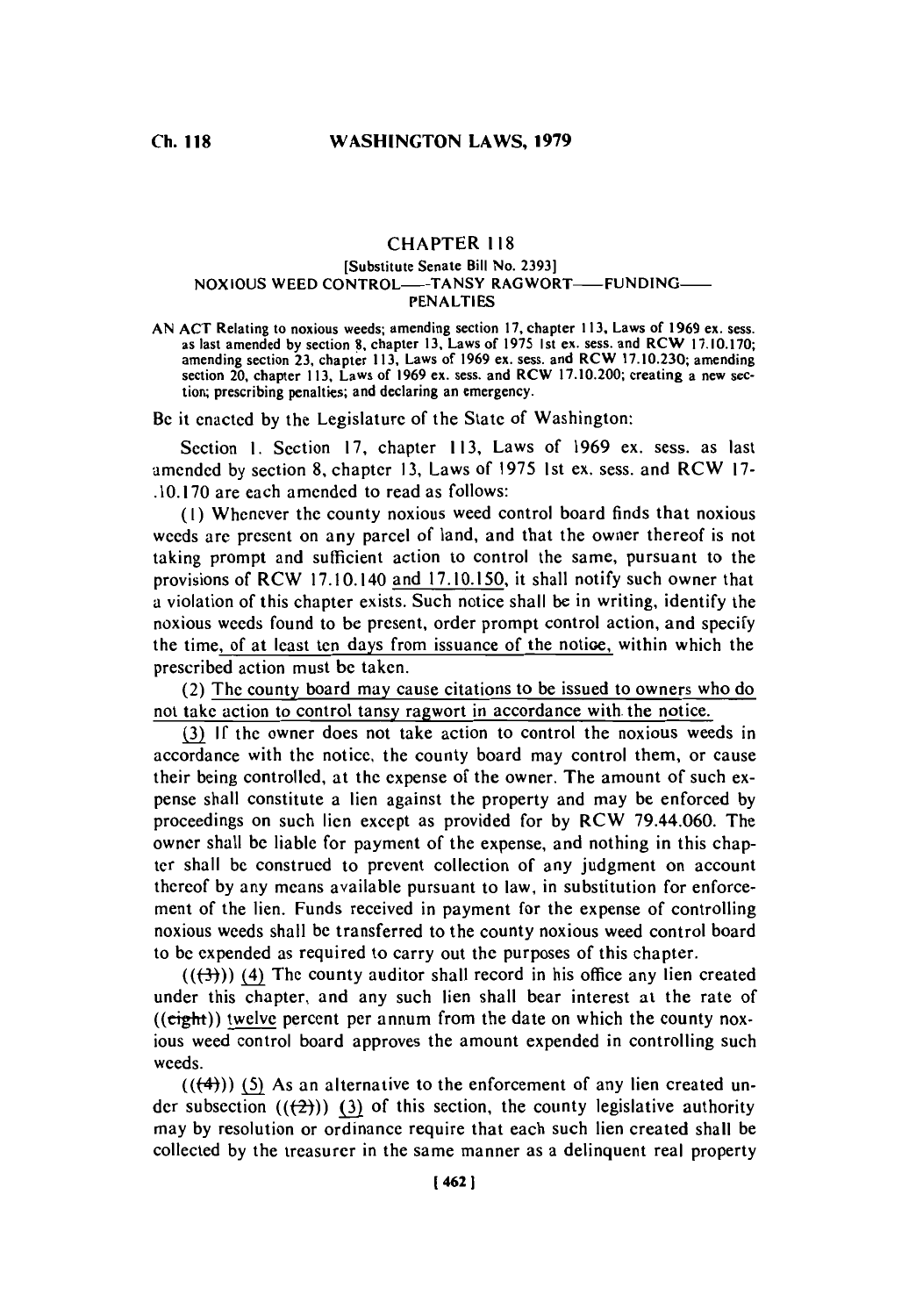tax, if within thirty days from the date the owner is sent notice of the lien, including the amount thereof, the lien remains unpaid and an appeal has not been made pursuant to RCW **17.10.180.** Liens treated as delinquent taxes shall bear interest at the ((same rate as delinquent real property taxes)) rate of twelve percent per annum and such interest shall accrue as of the date notice of the lien is sent to the owner: PROVIDED, That any collections for such lien shall not be considered as tax.

Sec. 2. Section **23,** chapter **113,** Laws of **1969** ex sess. and RCW **17. 10- .230** are each amended to read as follows:

Any owner knowing of the existence of any noxious weeds on his land who fails to control such weeds in accordance with this chapter and rules and regulations in force pursuant thereto; any person who enters upon any land in violation of an order in force pursuant to RCW **17.10.2 10;** any person who prevents or threatens to prevent entry upon land as authorized in RCW **17.10.160;** or any person who interferes with the carrying out of the provisions of this chapter, shall be ((subject to)), upon conviction, guilty of a misdemeanor and shall be punished **by** a fine not to exceed one hundred dollars on account of each violation or, in the case of failure to control tansy ragwort in accordance with the provisions of RCW **17.10.170, by** a fine not to exceed five hundred dollars on account of each violation.

Sec. **3.** Section 20, chapter **113,** Laws of **1969** ex. sess. and RCW **17-** .10.200 are each amended to read as follows:

**(1)** In the case of land owned **by** the United States on which control measures of a type and extent required pursuant to this chapter have not been taken, the county noxious weed control board, with the approval of both the director of the department of agriculture and the appropriate federal agency, may perform, or cause to be performed, such work. The cost thereof, if not paid **by** the agency managing the land, shall be a state charge and may be paid from any funds available to the department of agriculture for the administration of this chapter.

(2) The county noxious weed control board is authorized to enter into any reasonable agreement with the appropriate authorities for the control of noxious weeds on Indian lands.

**(3)** The state shall make all possible efforts to obtain reimbursement from the federal government for costs incurred under this section: PRO-**VIDED,** That the state shall actively seek to inform the federal government of the need for noxious weed control on federally owned land where the presence of noxious weeds adversely affects local control efforts: PROVID-**ED** FURTHER, That the state shall actively seek adequate federal funding\_ for noxious weed control on federally owned land.

**NEW SECTION.** Sec. 4. **(1)** Any person who knowingly sells hay containing viable tansy ragwort seed in sufficient amounts to create a hazard of the spread of tansy ragwort **by** seed, and any person who knowingly sells